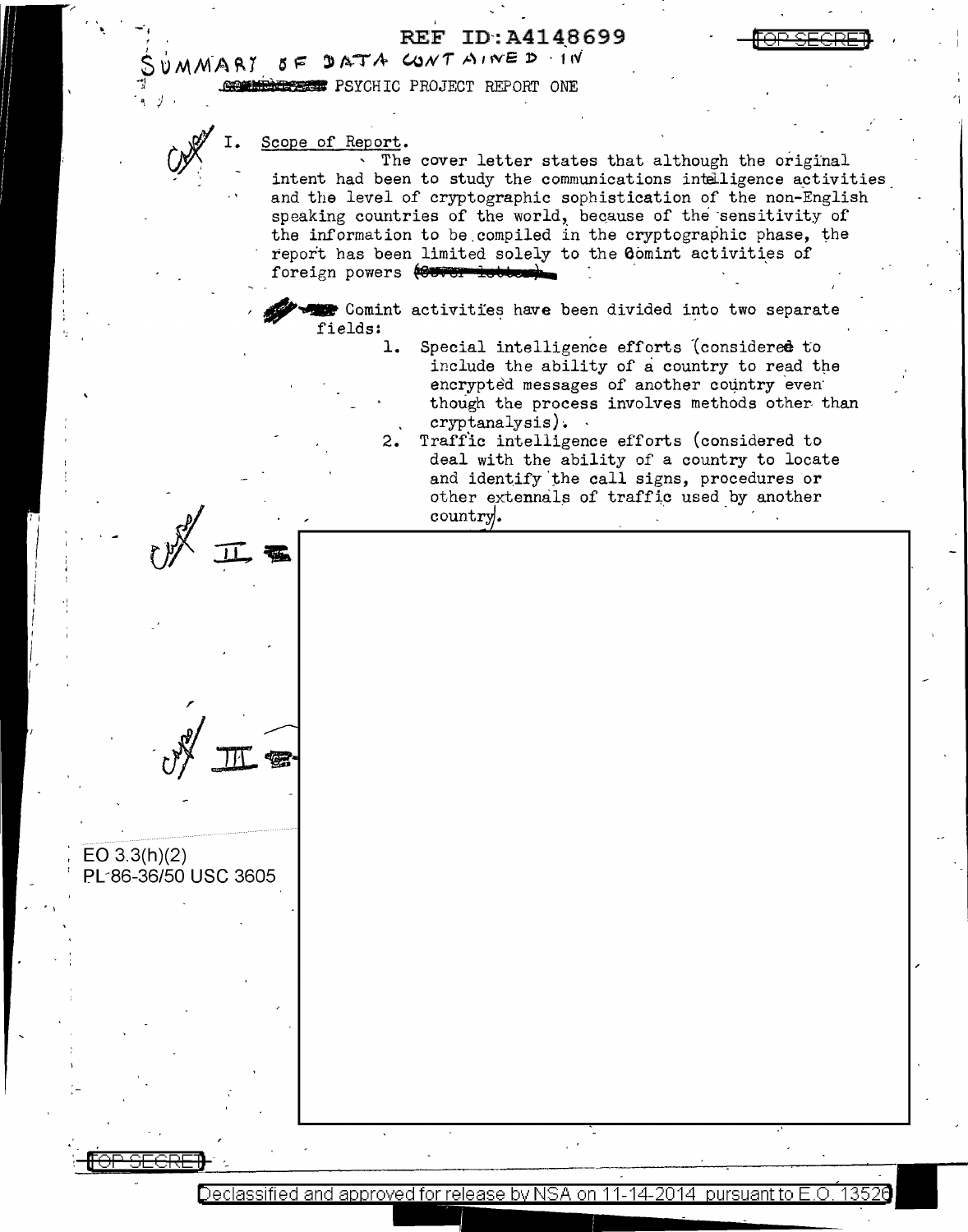**TOP STREET** ID: A4148699



CONCLUSIONS<br>"201. A recapitulation of the foregoing data shows that the<br>following nations are probably engaged in Comint activities<br>to the extent indicated:

| LARGE SCALE:<br>MODERATE SCALE: | EO 3.3(h)(2)<br>PL 86-36/50 USC |
|---------------------------------|---------------------------------|
| SMALL SCALE:                    |                                 |
| MINOR SCALE:                    |                                 |
|                                 |                                 |

3605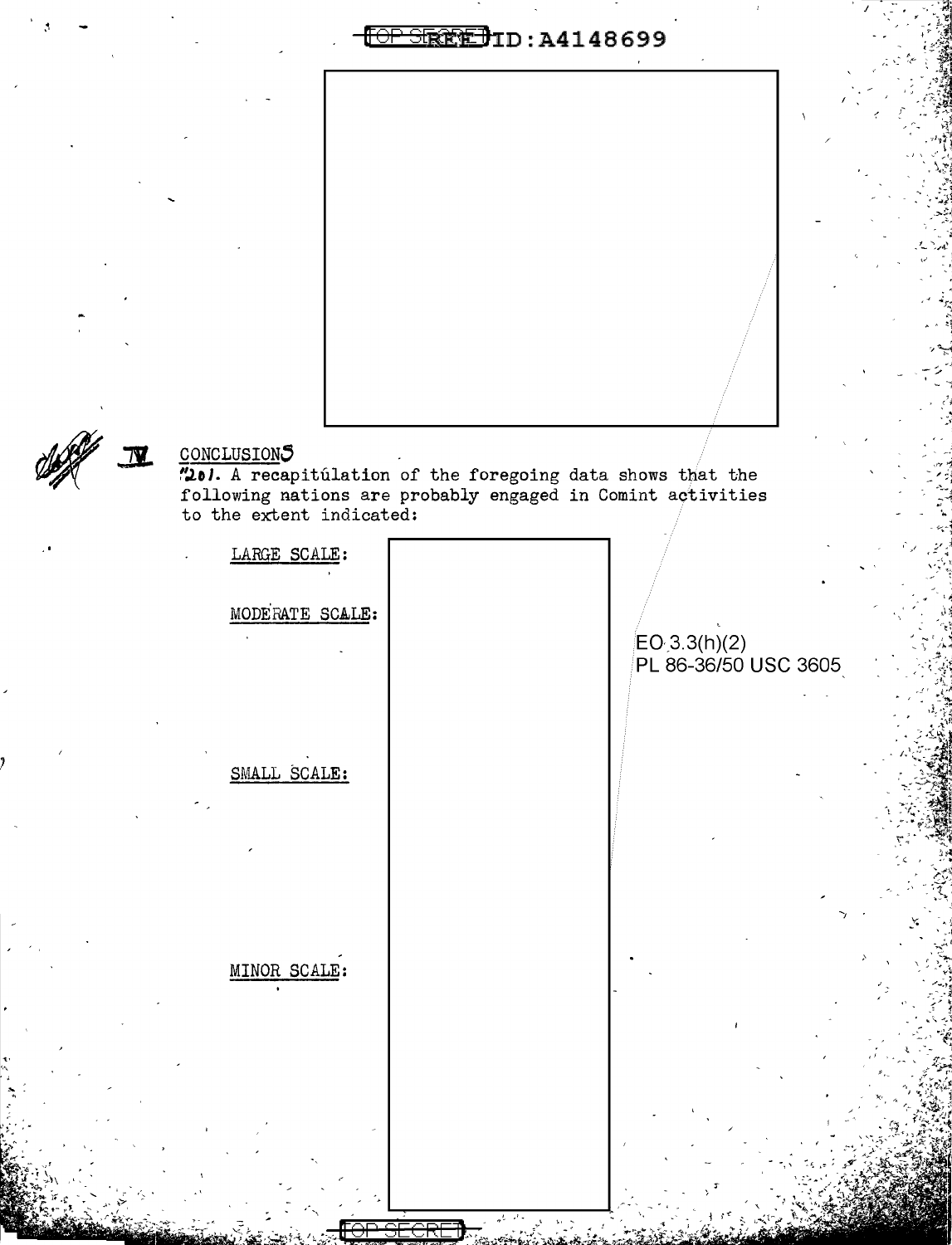# 74148699

## V. COMMENTS

- The report is not so comprehensive or detailed or informative ı. as had been expected from such a study, nor do the possible sources seem to have been exhausted.
- The study is apparently limited to post-World War II material.  $2.$ It would appear, however, that this limitation has impaired the information available 14 such countries as

the World War II and pre-World War II Comint effort was strong and whose there is possibility of its resurgence or show reactivation, has we actually taken place The list of names of persons engaged in Comint activity 3. is limited and the information about each is extremely brief. Some misspellings were also noted:

The chart setting forth known or suspected special intelli-4. gence efforts of each nation as regards the systems of other nations as mentioned in papagraph 202 as an appendix is missing.

b., It is believed that such a study might better be xx undertaken by a person from AFSA who is throughly versed in Comint activity rather than by a person from the Central Intelligence Agency.

5. The wording of para 201 concerning which  $EO(3.3(h)(2))$ 

PL 86-36/50 USC 3605